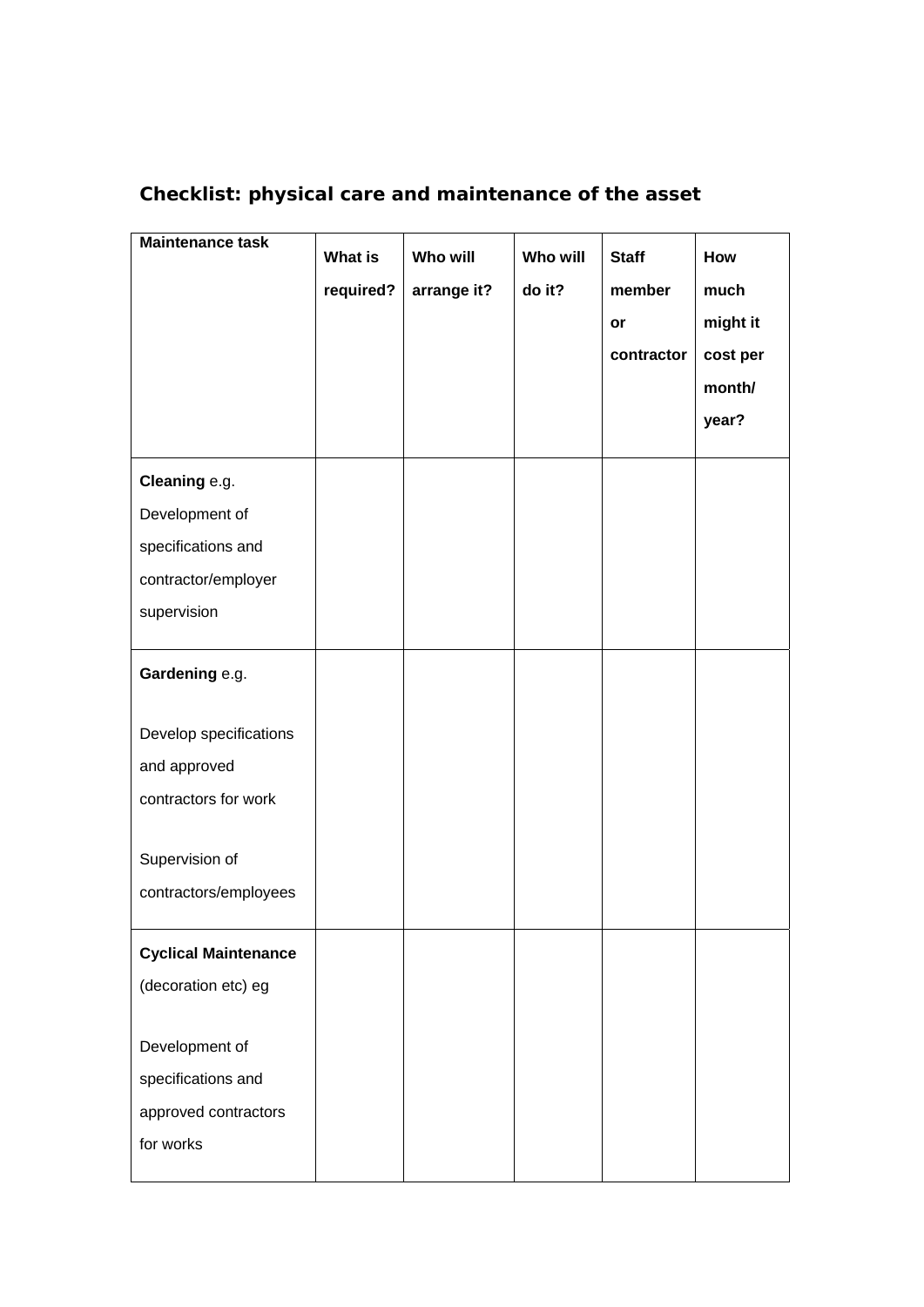| Supervision of<br>contractors/employees |  |  |  |
|-----------------------------------------|--|--|--|
| Health and Safety eg                    |  |  |  |
| Development of risk                     |  |  |  |
| assessments and policy                  |  |  |  |
| Inspections                             |  |  |  |
| <b>Repairs and Renewals</b>             |  |  |  |
| eg                                      |  |  |  |
|                                         |  |  |  |
| Development of<br>specifications        |  |  |  |
|                                         |  |  |  |
| Approved contractors                    |  |  |  |
| for works                               |  |  |  |
| Security eg                             |  |  |  |
|                                         |  |  |  |
| Development of<br>specifications and    |  |  |  |
| contractor/employee                     |  |  |  |
| supervision                             |  |  |  |
|                                         |  |  |  |
| Rates eg                                |  |  |  |
|                                         |  |  |  |
| Registration of property                |  |  |  |
| Payments                                |  |  |  |
| Utility, fire and health                |  |  |  |
| and safety compliance                   |  |  |  |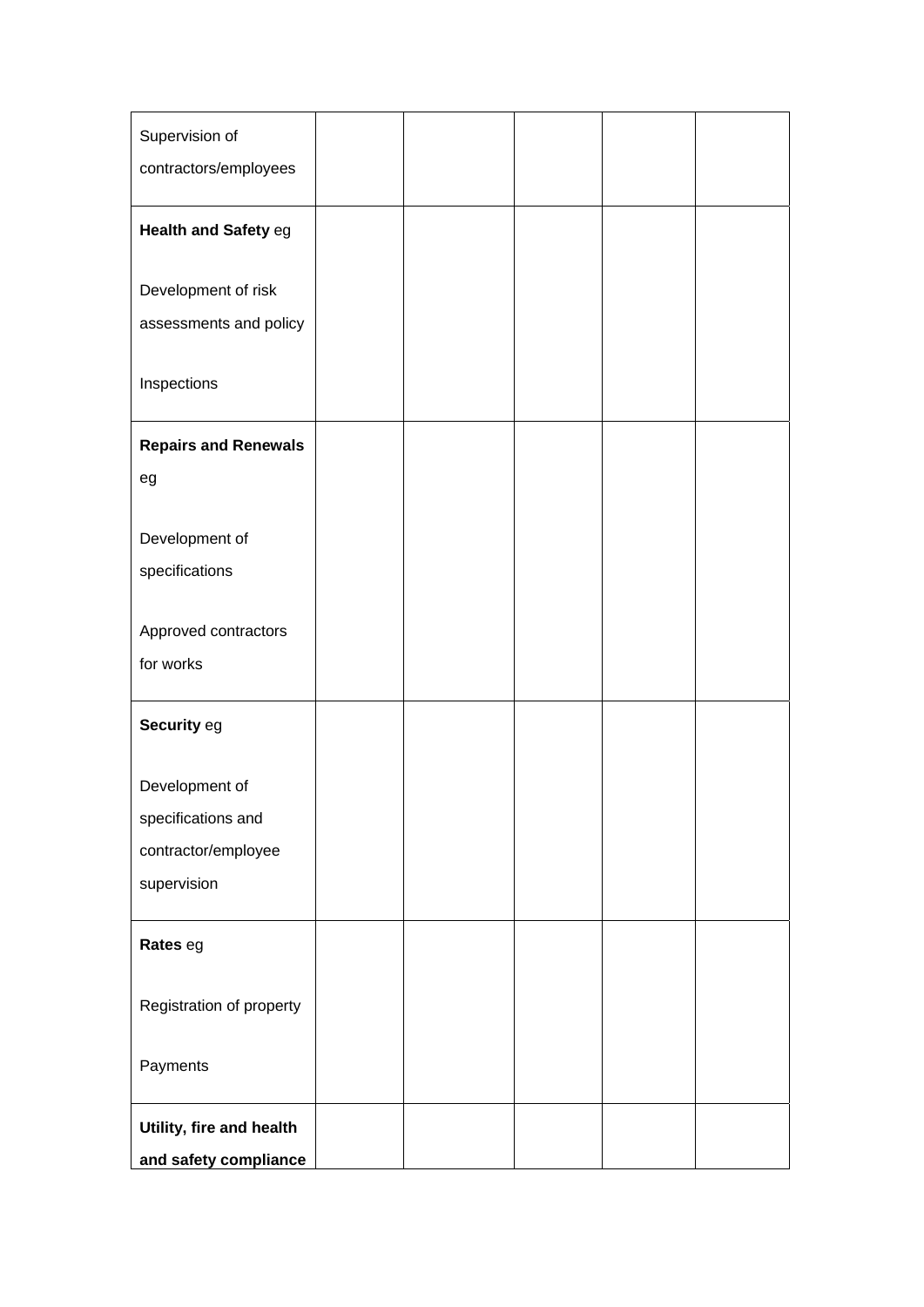| eg                         |  |  |  |
|----------------------------|--|--|--|
| Certifications and         |  |  |  |
| inspections,               |  |  |  |
| development of             |  |  |  |
| specifications             |  |  |  |
|                            |  |  |  |
|                            |  |  |  |
| Administration eg          |  |  |  |
| Dealing with               |  |  |  |
| correspondence related     |  |  |  |
| to maintenance             |  |  |  |
| activities, complaints etc |  |  |  |
|                            |  |  |  |
| Keeping records,           |  |  |  |
| collecting monitoring      |  |  |  |
| information                |  |  |  |
| Others (specify)           |  |  |  |

## **Checklist: managing the use of the asset**

| <b>Activity</b> | What is   | Who will    | Who will | How will | How      |
|-----------------|-----------|-------------|----------|----------|----------|
|                 | required? | arrange it? | do it?   | they be  | much     |
|                 |           |             |          | employed | might it |
|                 |           |             |          | and by   | cost per |
|                 |           |             |          | whom?    | month/   |
|                 |           |             |          |          | year?    |
|                 |           |             |          |          |          |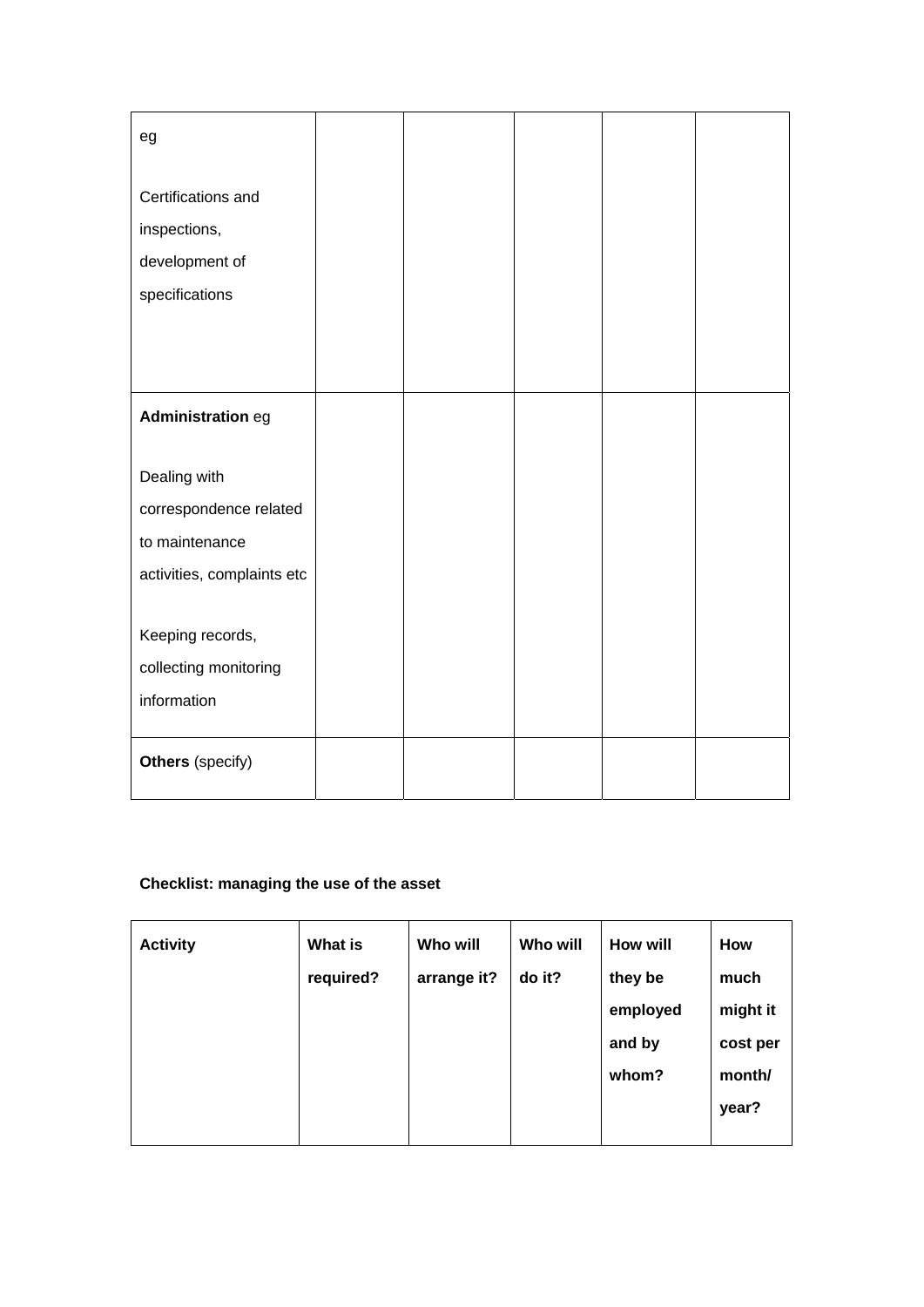| Insurance (E.g. land/ |  |  |  |
|-----------------------|--|--|--|
| buildings/public      |  |  |  |
| liability/employers   |  |  |  |
| liability/contents)   |  |  |  |
|                       |  |  |  |
| Develop               |  |  |  |
| specifications,       |  |  |  |
| Inventories, Risk     |  |  |  |
| Assessments           |  |  |  |
|                       |  |  |  |
| Negotiate and secure  |  |  |  |
| cover, administer     |  |  |  |
| renewals              |  |  |  |
|                       |  |  |  |
| Marketing/Letting eg  |  |  |  |
|                       |  |  |  |
| Preparation and       |  |  |  |
| agreement of terms    |  |  |  |
| for tenancies/leases  |  |  |  |
| and licences          |  |  |  |
| Development of        |  |  |  |
| booking hiring        |  |  |  |
| policies and prices   |  |  |  |
|                       |  |  |  |
| Sales of property     |  |  |  |
| interests             |  |  |  |
|                       |  |  |  |
| Specification of      |  |  |  |
| service contracts,    |  |  |  |
| employees and         |  |  |  |
| contractors           |  |  |  |
|                       |  |  |  |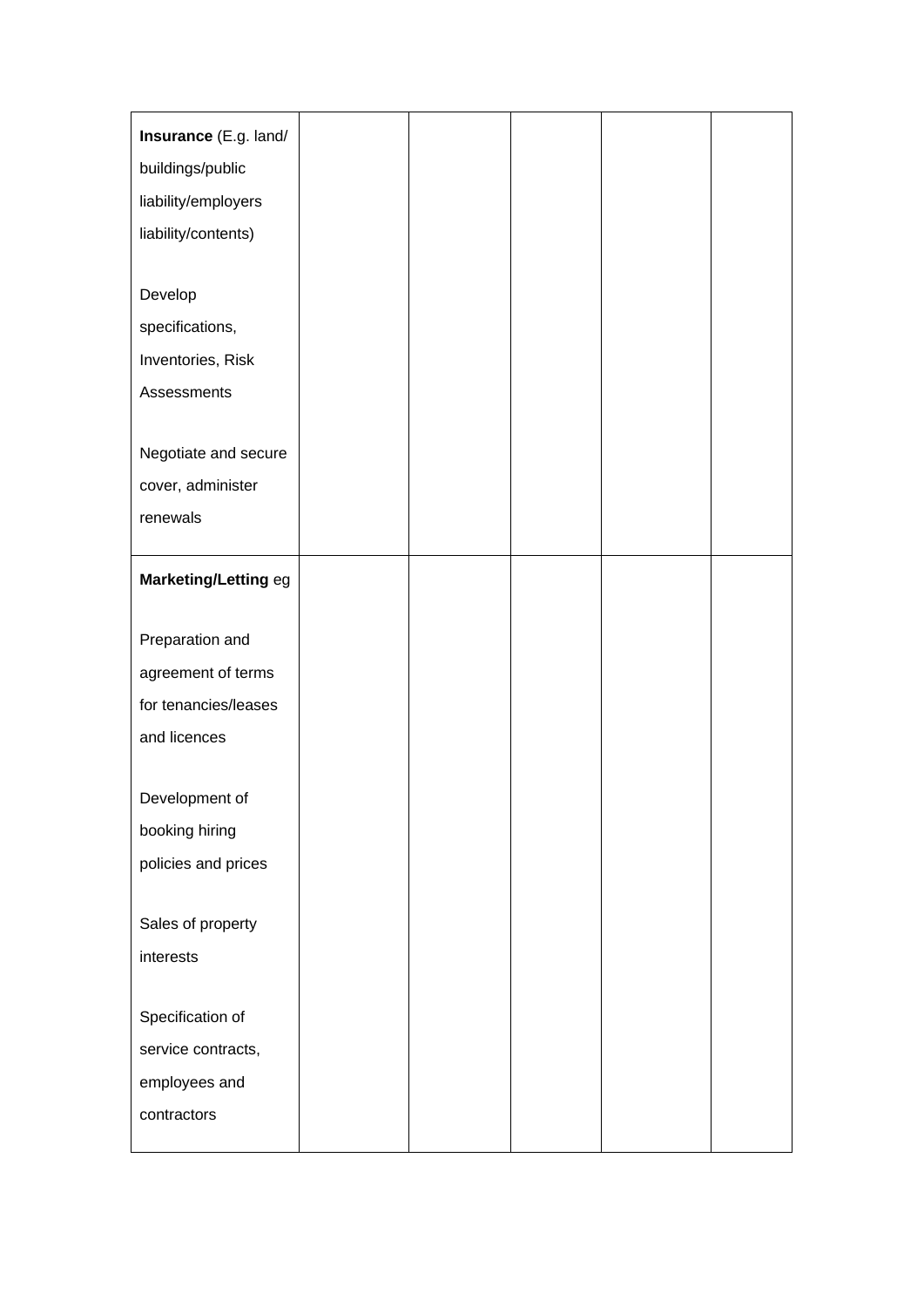| <b>Promoting/publicity</b>        |  |  |  |
|-----------------------------------|--|--|--|
| eg                                |  |  |  |
|                                   |  |  |  |
| Advertising                       |  |  |  |
|                                   |  |  |  |
| Development,                      |  |  |  |
| production and<br>distribution of |  |  |  |
|                                   |  |  |  |
| publicity materials,<br>web sites |  |  |  |
|                                   |  |  |  |
| Tenants Liaison eg                |  |  |  |
|                                   |  |  |  |
| Support programmes                |  |  |  |
| - individual support to           |  |  |  |
| tenants of housing                |  |  |  |
| and workspace on                  |  |  |  |
| lettings and                      |  |  |  |
| management issues                 |  |  |  |
|                                   |  |  |  |
| Inspections                       |  |  |  |
|                                   |  |  |  |
| Credit control                    |  |  |  |
| Liaison over                      |  |  |  |
| repairs/improvements              |  |  |  |
|                                   |  |  |  |
| Administration eg                 |  |  |  |
|                                   |  |  |  |
| Rents/Services                    |  |  |  |
| charges                           |  |  |  |
| administration and                |  |  |  |
| credit control                    |  |  |  |
|                                   |  |  |  |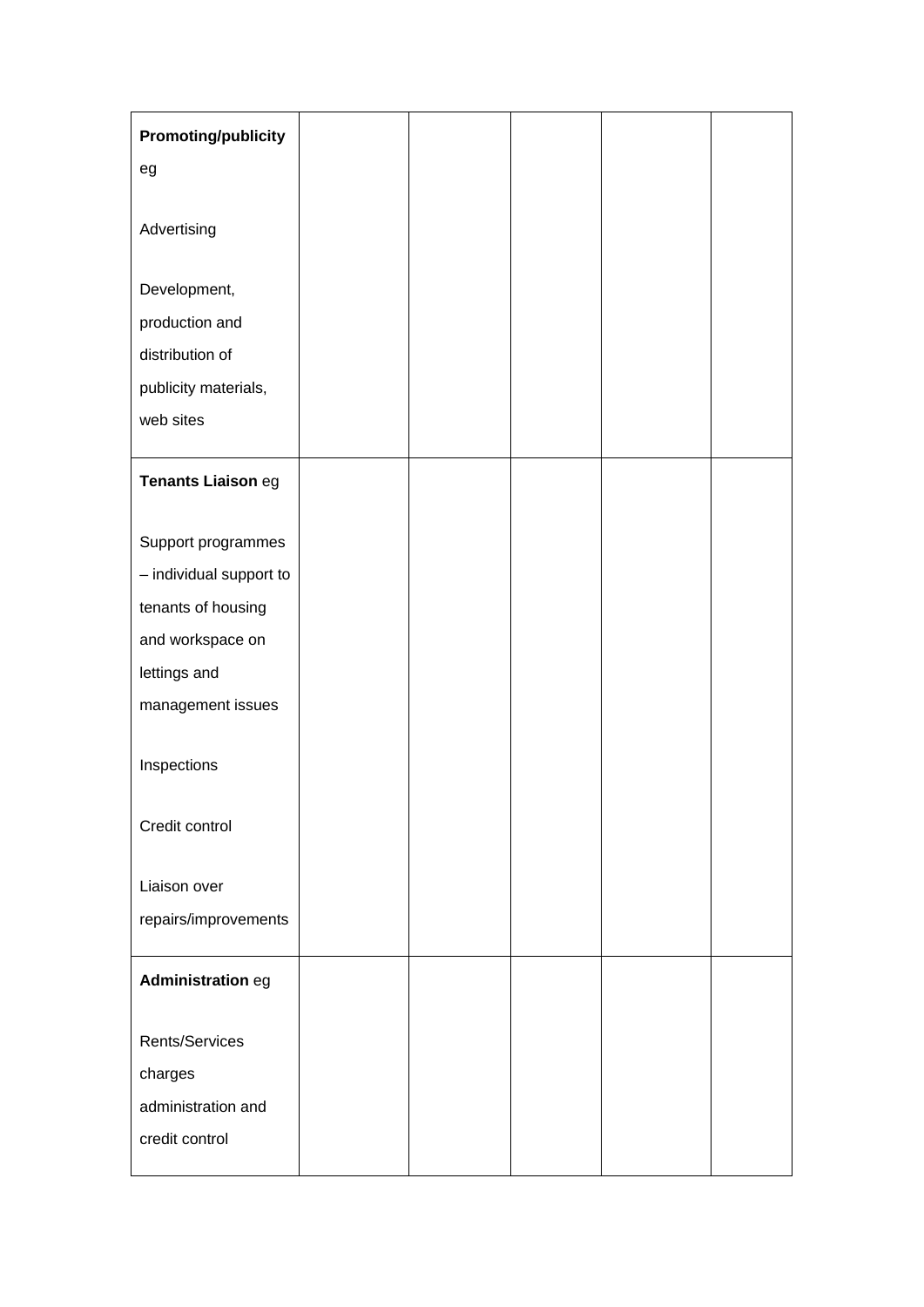| Keeping records                   |  |  |  |
|-----------------------------------|--|--|--|
| Collection of<br>Monitoring       |  |  |  |
| information - building            |  |  |  |
| users, numbers of<br>enterprises, |  |  |  |
| employees etc.                    |  |  |  |
| <b>Others</b> (specify)           |  |  |  |

## **Checklist – Managing the organisation responsible for the asset**

| <b>Activity</b>                                                                                      | <b>What is</b><br>required? | Who will<br>arrange it? | <b>Who will</b><br>do it? | <b>How will</b><br>they be<br>employed<br>and by<br>whom? | How<br>much<br>might it<br>cost per<br>month/<br>year? |
|------------------------------------------------------------------------------------------------------|-----------------------------|-------------------------|---------------------------|-----------------------------------------------------------|--------------------------------------------------------|
| Management of staff                                                                                  |                             |                         |                           |                                                           |                                                        |
| eg                                                                                                   |                             |                         |                           |                                                           |                                                        |
| Development of<br>contracts and<br>supervision,<br>management and<br>staff development<br>processes. |                             |                         |                           |                                                           |                                                        |
| <b>Management of</b>                                                                                 |                             |                         |                           |                                                           |                                                        |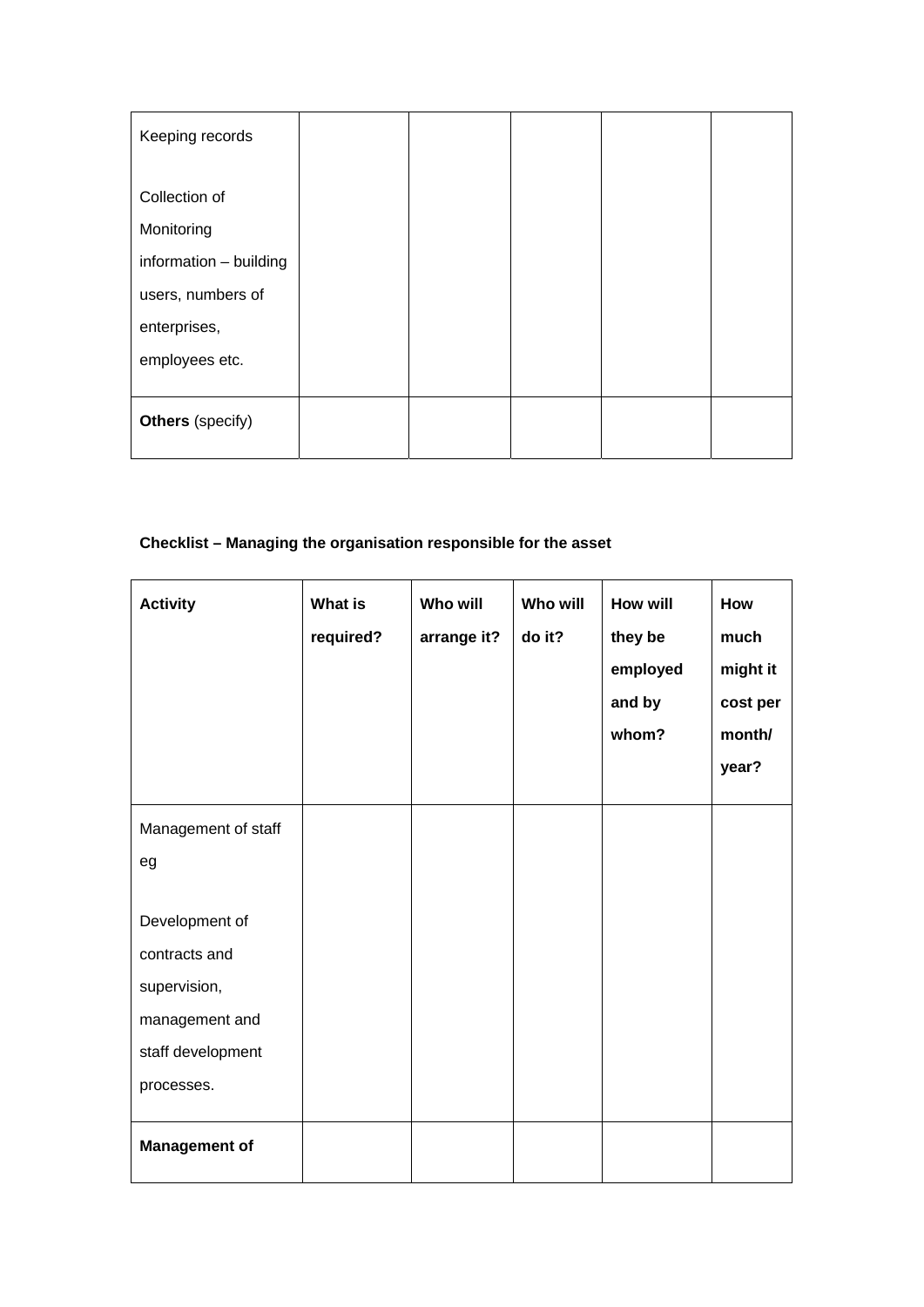| contractors eg           |  |  |  |
|--------------------------|--|--|--|
| Development of           |  |  |  |
| contracts and            |  |  |  |
| supervision and          |  |  |  |
| management               |  |  |  |
| processes                |  |  |  |
|                          |  |  |  |
| Governance of the        |  |  |  |
| organisation eg          |  |  |  |
|                          |  |  |  |
| Developing any           |  |  |  |
| membership of the        |  |  |  |
| organisation,            |  |  |  |
| supporting the           |  |  |  |
| governing body or        |  |  |  |
| developing outreach      |  |  |  |
| or consultative events   |  |  |  |
| to inform future plans   |  |  |  |
| Company                  |  |  |  |
| <b>Administration eg</b> |  |  |  |
|                          |  |  |  |
| Maintaining an           |  |  |  |
| office/address, and      |  |  |  |
| communications (IT,      |  |  |  |
| Telephone etc);          |  |  |  |
| company and charity      |  |  |  |
| reporting,               |  |  |  |
| correspondence, VAT      |  |  |  |
| and Corporation Tax      |  |  |  |
| returns etc. etc         |  |  |  |
|                          |  |  |  |